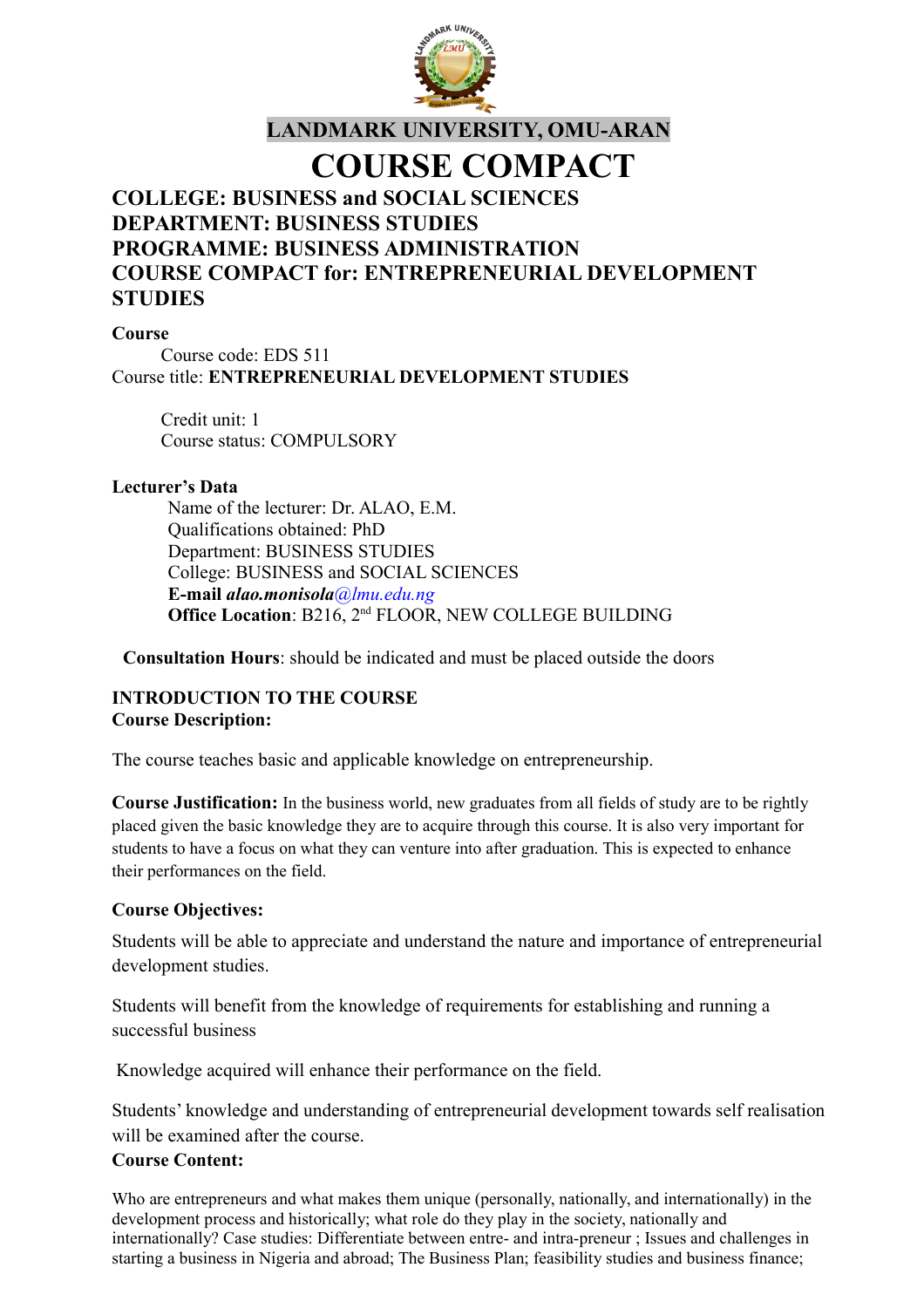Issues in business management; Practical

#### **Course Expectations:**

| S/N | <b>GRADING</b>                                  | SCORE(%) |
|-----|-------------------------------------------------|----------|
|     | <b>Continuous Assessments</b>                   |          |
| 1.  | C.AI                                            | 10%      |
|     | C.AII (Mid-Semester Test)<br>$\bullet$          | 15%      |
|     | <b>C.AIII- Class Presentations</b><br>$\bullet$ | 10%      |
| 2.  | <b>Assignment</b>                               |          |
| 3.  | <b>Attendance</b>                               | 5%       |
| 4.  | <b>Final Examination</b>                        | 60%      |
| 5.  | <b>Total</b>                                    | 100%     |

# **N.B**.

This varies from College to College. So please, find out the grading method in your College

# **Course Delivery Strategies:**

This will involve the use of interactive discussion classes, Tutorials and Students Presentations. Where applicable, delivery will include the use of Audio Visuals Use of Projectors.

# **Course Duration: 1 Hour**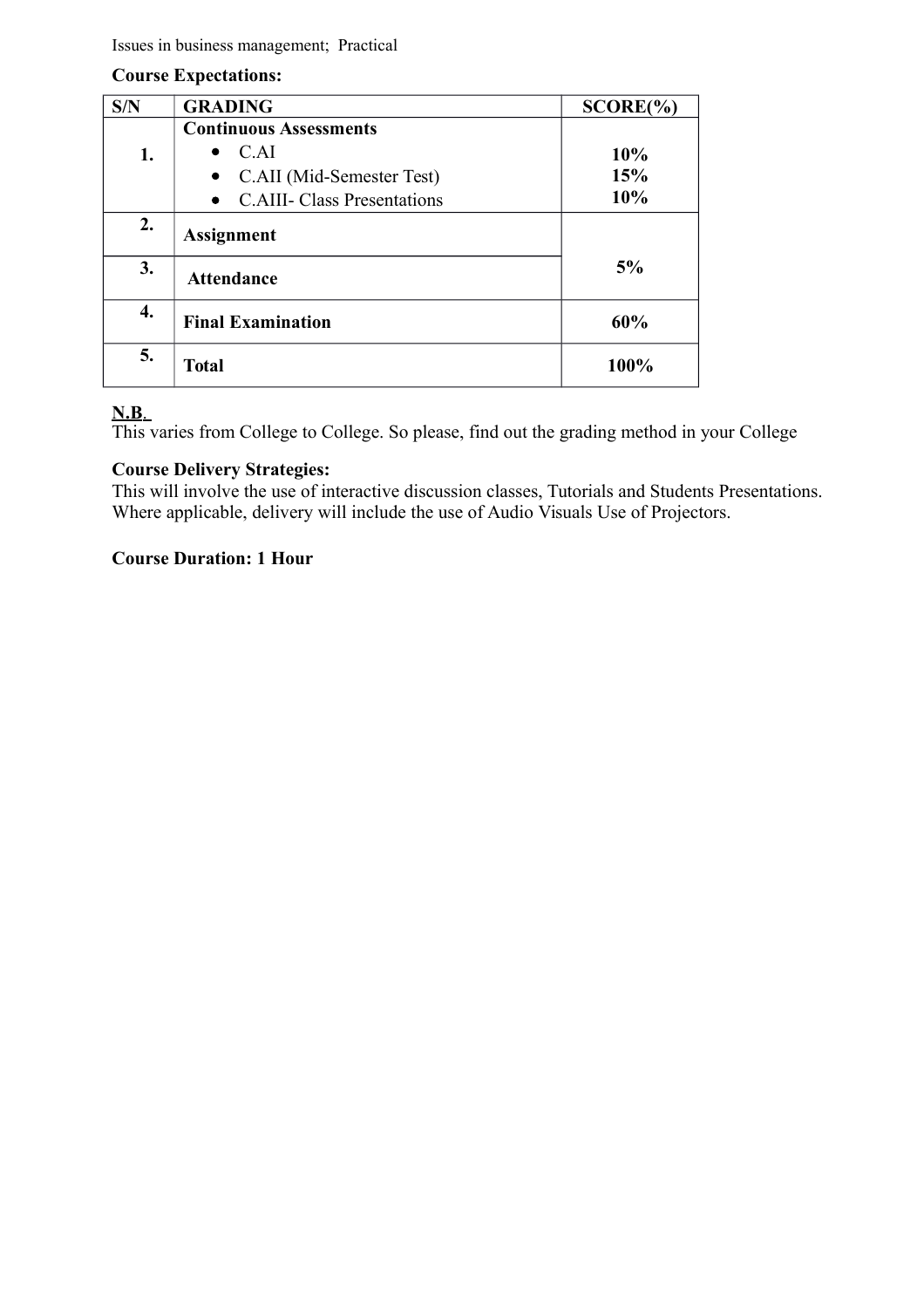# **LECTURE CONTENT**

Break into module and modules into weeks, indicating objectives, description, study question and other information as posted below. **Module 1**

# **Week 1: Topic for the week**

Who are entrepreneurs and what makes them Unique?

# **Objective**.

 Students will acquire further knowledge about entrepreneurs, their relevance in the community, the wider community and globally.

# **Description**

# **First hour:**

Meaning of Entrepreneurs, Entrepreneurship,

Entrepreneurial roles in the society, nationally and internationally

#### **Study Questions.**

- (i) Who is an entrepreneur?
- (ii) State five functions performed by entrepreneurs.
- (iii) What makes them important?

# **Reading List –**

- **1. Odufalu, Olutayo. Principles & Techniques of Project Analysis and Evaluation.**
- **2. Ayodele I.O., (2011) The Practice of Entrepreneurship. Makinola Int. Nigeria.**
- **3. Friday, O. (2005). The Practice of Entrepreneurship, Precision Publishers ltd. Enugu, Nigeria.**
- 4. Heinz Weihrich, Mark v. Cannice & Harold Koontz. Management, A global and entrepreneurial perspective. 13<sup>th</sup> Ed. McGraw Hill

# **Module 2**

#### **Week III - IV**

#### **Topic:**

Differentiate entre- and intra-preneur with identified examples.

# **Objectives**

# **To identify the characteristics that determines who an entrepreneur is.**

# **Differentiate intra-preneur from entrepreneur**

#### **Questions**

- i. What are the characteristics of entrepreneurs?
- ii. What are the characteristics of intra-preneurs? (iii). Give 10 notable entrepreneurs in the local and international environment

# **Reading List:**

- **5. Odufalu, Olutayo. Principles & Techniques of Project Analysis and Evaluation.**
- **6. Ayodele I.O., (2011) The Practice of Entrepreneurship. Makinola Int. Nigeria.**
- **7. Friday, O. (2005). The Practice of Entrepreneurship, Precision Publishers ltd. Enugu, Nigeria.**